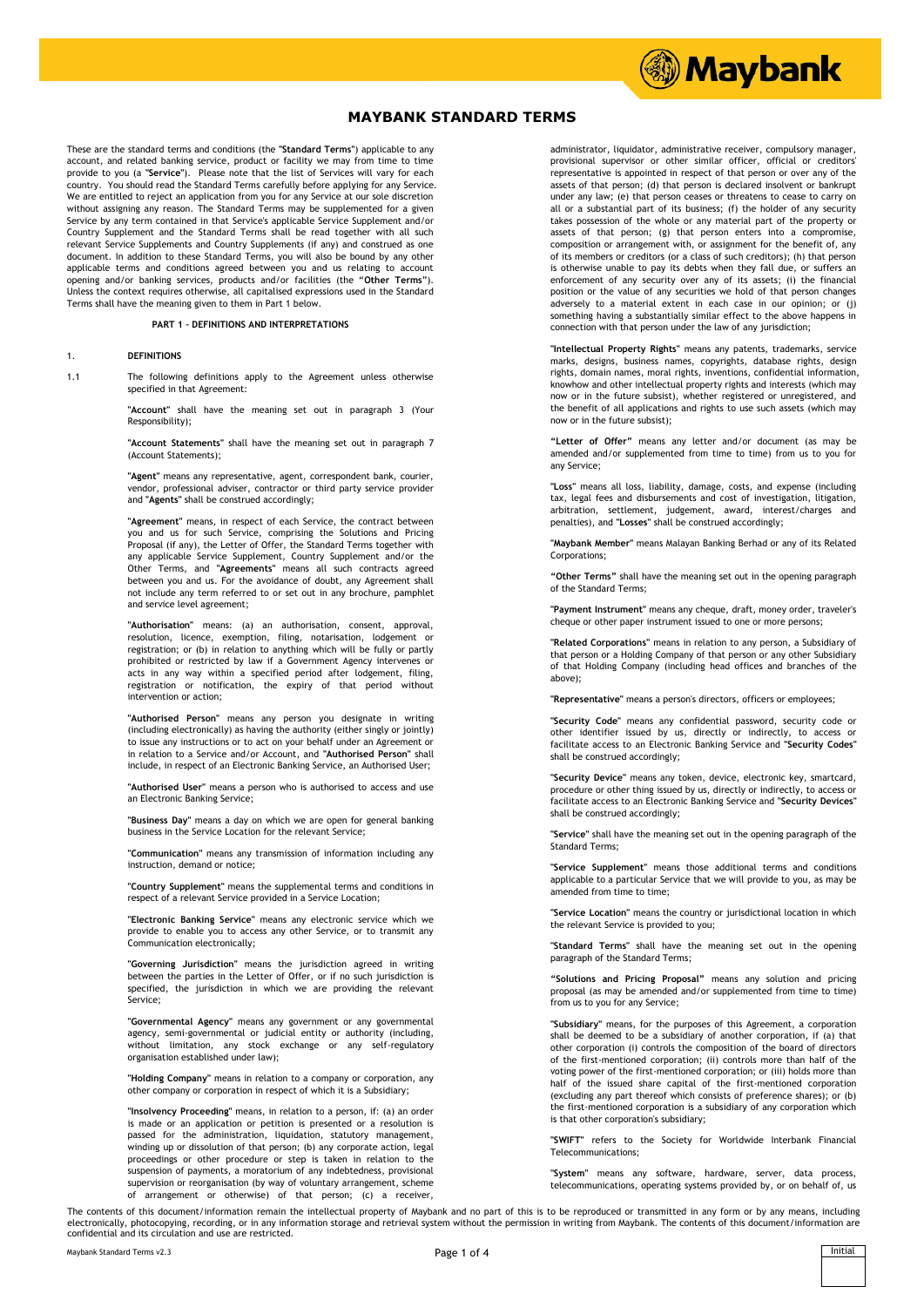

# **MAYBANK STANDARD TERMS**

in support of and used together with any Electronic Banking Service, or update thereto and **"Systems"** shall be construed accordingly;

**"Tax"** means any tax, levy, impost, duty or other charge or withholding of a similar nature (including any penalty, interest/charges, fines and expenses payable in connection with any failure to pay or any delay in paying any of the same) and **"Taxes"** shall be construed accordingly; and

**"User Manual"** means the manual (if any) as may be amended from time to time and other material which we provide or make available to you which sets out user information, guidance, procedures and/or requirements relating to your use of a Service.

#### 2. **INTERPRETATION**

Unless a contrary intention appears, any reference in each Agreement to:

- (a) **you**, **your**, **yours** and **yourself** shall refer to the person we have provided or are providing a Service to as named in the Letter of Offer or any other Agreement and, where applicable, all trustees, partners and persons identified in paragraph 26 (Joint and Several Liability);
- (b) **we**, **us**, **our** and **ourselves** shall refer to the Maybank Member (including the relevant Representative and Agent) identified in the Letter of Offer or any other Agreement as the provider of the relevant Service;
- (c) an **associated corporation** of another corporation means that the second corporation owns or controls at least 20% but not more than 50% of the voting power of the firstmentioned corporation;
- (d) a **document** (including any Agreement) includes any variation or replacement of it;
- (e) **including** shall be construed as **including without limitation**;
- (f) any **instruction** and any action to **instruct** shall also include any request, direction, order, notice and agreement;
- (g) any **invoice** shall include a bill and any other commercial document issued by a seller to a buyer indicating (amongst others) the products, quantities and agreed prices for products and services that the seller has already provided the buyer with;
- (h) a provision of **law** is a reference to that provision as amended or re-enacted;
- (i) **party** shall refer to you or us and **parties** means both you and us;
- (j) a **person** includes any individual, firm, company, corporation, government, state or agency of a state or any association, trust, joint venture, consortium or partnership (whether or not having separate legal personality) or two or more of the foregoing and includes that person's successors in title, permitted assigns and permitted transferee;
- (k) a **regulation** includes any rule, official directive, request or guideline (whether or not having the force of law) of any governmental, intergovernmental or supranational body, agency, department or regulatory, self-regulatory or other authority or organisation;
- (l) **vary** a document shall also mean to modify, amend, cancel or waive that document;
- (m) the **singular** includes the plural and vice versa; and
- (n) any **paragraph headings** are inserted for convenience only and shall not affect the interpretation of any provision of any Agreement.
	- **PART 2 GENERAL**

### 3. **YOUR RESPONSIBILITY**

You confirm that you understand the features of any Service offered to you. Nothing in the Standard Terms should be construed as a representation or recommendation by us concerning an investment in any account or deposit-related Service we and/or any other Maybank<br>Member may provide to you (an "Account"). You should seek<br>independent legal, financial, tax and other relevant advice before deciding whether to apply for any Service. You agree to comply with all applicable laws and regulations and follow any instruction or security procedure which we provide or make available to you in relation to any .<br>Service

### 4. **AUTHORISATION**

- 4.1 You represent and warrant to us that: (a) you have the capacity to enter into any Agreement and/or subscribe to any Service; (b) all Authorisations required or desirable in connection with the entry into, performance, validity and enforceability of an Agreement and/or Service have been obtained or effected; and (c) your entry into and performance of any Agreement and/or Service do not and will not conflict with any law or regulation applicable to you.
- 4.2 You agree that we may accept any instruction from (and you are bound by the actions of) any Authorised Person(s). You may revoke or replace an Authorised Person's authority at any time by notifying us in accordance with paragraph 6 (Communications). Any change in a person's authority mandate shall not be effective until: (a) we receive the relevant notification; and (b) where you have requested us to establish a new person as an Authorised Person, we are satisfied of the new person's authority.

## 5. **INSTRUCTIONS**

- 5.1 You agree that any instruction (including a payment instruction) from an Authorised Person or Authorised Persons (as the case may be) shall be irrevocable and binding. Where such an instruction has been given in accordance with the relevant authority mandate agreed between you and us then we are not obligated to: (a) confirm our receipt of the instruction with you; (b) investigate the authority of any Authorised Person giving the instruction; or (c) verify the authenticity, accuracy or completeness of the instruction, but may do so if we wish.
- 5.2 Without prejudice to the paragraph above, we may reject or delay executing any instruction (including a payment instruction) if: (a) any such instruction is, in our sole determination, unclear, conflicting, incorrect, incomplete or in a format (electronic or otherwise) not approved by us; (b) if we have, in our sole discretion, reason to suspect that it is unauthorised, fraudulent or not otherwise authentic; (c) if it is, in our sole discretion, in breach of (or may breach) any of our security procedures, any applicable law or any regulation. The execution of any instruction you give us is also subject to the cut-off times applicable to the Service in question and, where applicable, any credit limit we have agreed with you. Where you ask us to, we will try to stop an instruction before it is executed, but we shall not be responsible for any Loss if we are unable to do so in time.
- 5.3 We may but do not have the obligation to contact you for further information if any of your instructions are unclear, conflicting, incorrect or incomplete. Any such action we take shall not prejudice our right set out in the paragraph above to reject or delay executing such instruction.

### 6. **COMMUNICATIONS**

- 6.1 You must provide us with correct and complete contact details, so as to enable us to send you Communications in respect of any Service and you must notify us as soon as possible if your contact details change. Our contact details shall be: (a) in respect of a given Service, as set out in any document which we send to you in connection with that Service; (b) as stated in our website; or (c) as otherwise notified to you from time to time.
- 6.2 You may send us any Communication by mail, courier, fax transmission, electronic transmission via any Electronic Banking Service or SWIFT and in the form and format in which we designate or prescribe to you or such other means as we may designate from time to time. If you fail to send us the Communication in the manner as set out above, we may deem that such Communication has not been received by us. Any Communication from you to us is effective only upon actual receipt by us.
- 6.3 We may send you any Communication by mail, courier, fax transmission or electronic transmission (including SWIFT) or through our website or by such other means as we may designate from time to time. Unless otherwise provided in an Agreement, any Communication we send to you will be deemed received and effective if: (a) sent by fax, at the time shown on the transmission report as being successfully sent; (b) delivered personally, at the time of delivery; (c) sent by post within the same country, three Business Days after posting, or if sent by post from one country to another, seven Business Days after posting; and (d) sent by electronic mail, at the time sent to you unless we receive an automated message that the electronic mail has not been delivered.
- 6.4 All Communications to us must be legible and sent specifically to the applicable officer or service representative we specify to you from time to time.
- 6.5 We may record any telephone conversation held between you and us and you agree that we can use such records or the transcripts for quality control purposes and in any dispute.
- 6.6 Where we send a Communication to one of your trustees, partners or officers, then such Communication shall be deemed to be received jointly by all trustees, partners and/or officers.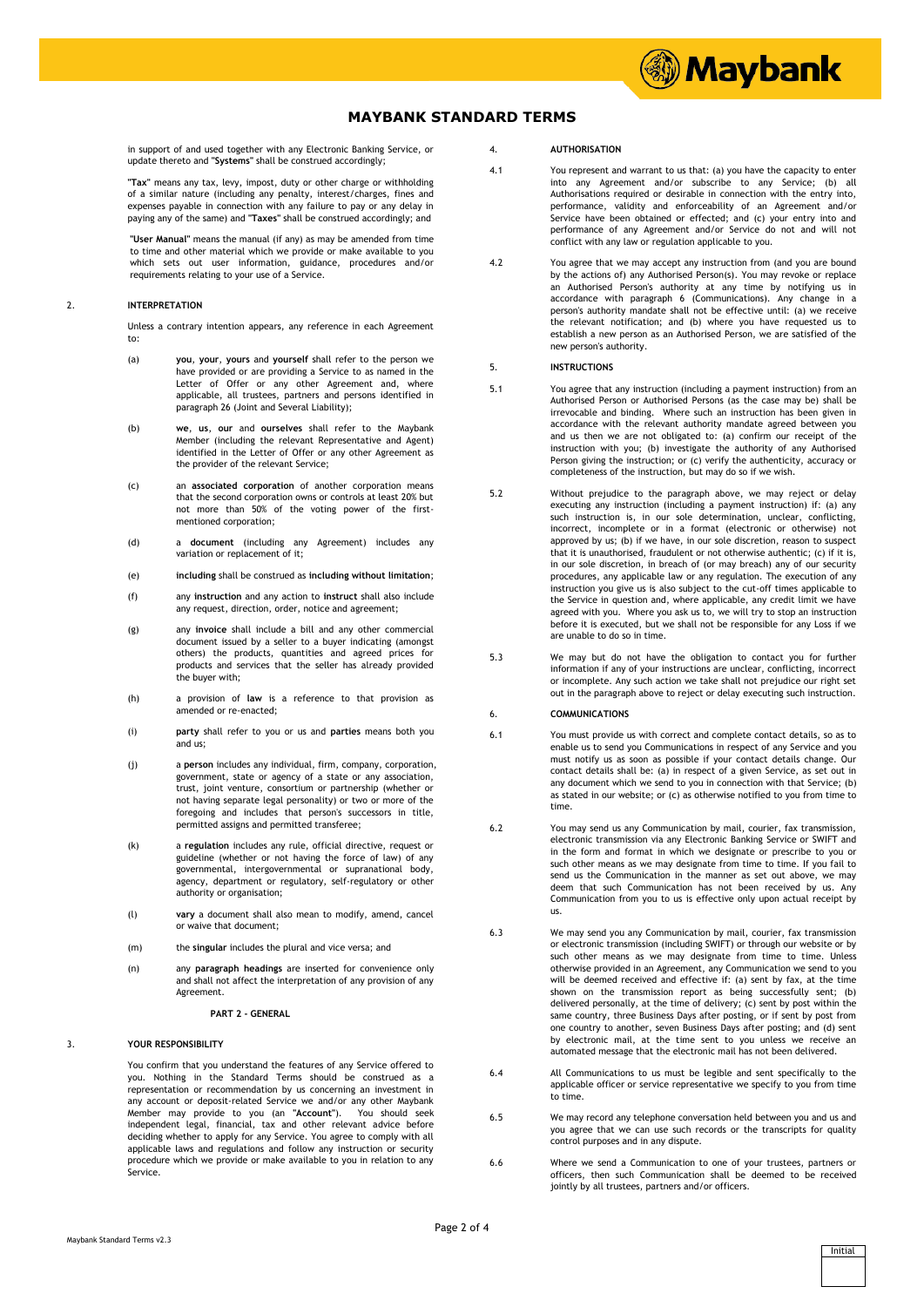# **MAYBANK STANDARD TERMS**

# 7. **ACCOUNT STATEMENTS**

Account statements, confirmations, or advices (the **"Account Statements"**) will be issued to you at the frequency and in the manner advised to you from time to time. It is your responsibility to examine promptly each Account Statement and any accompanying item which you receive or which is made available to you. You must report any irregularities to us in writing immediately after you become aware of them, including any suspected fraudulent, improper or unauthorised activity in respect of your Services. Neither us nor any other Maybank Member shall be responsible for your reliance on balance, transaction or other information in any Account Statement as such information may be further updated, subsequently corrected or provided to us by a third party.

#### 8. **SYSTEMS, SECURITY DEVICES AND INTELLECTUAL PROPERTY**

- 8.1 We may provide you with certain Systems and/or Security Device to facilitate the provision of a Service to you. If we do, you agree that: (a) you do not have any right, title or interest in or to the Systems and/or Security Device save as permitted by us under this Agreement; (b) you must use any System strictly in accordance with any instructions guidelines we may provide to you from time to time, and only for the permitted purpose(s) stipulated by us; (c) you agree not to divulge or disclose to any third party any information (including manuals and operating procedures) relating to any System and/or Security Device we provide to you; and (d) Clause 4 (Security Procedure) of the Electronic Banking Service Supplement shall apply to your use of any System and/or Security Device we provide to you.
- 8.2 We may (without assigning any reason) terminate or suspend your use of any System and/or Security Devices we provide to you without prior notice to you. Upon termination and/or suspension you shall promptly upon our request return to us all Systems, Security Devices and any other documents relating to this Service. You agree to indemnify and hold us, all other Maybank Members, our Representatives and Agents harmless from and against any and all Losses resulting directly and indirectly from: (a) any breach of any licensing agreement between us and the copyright owners of any software as a result of your use of any System; and (b) any mistakes resulting from the use or misuse of any System and Security Device.
- 8.3 All Intellectual Property Rights in or relating to a Service, System, device (including any Security Device) or material provided or made available to you (including on any website) shall remain our property or that of our licensors. Except as expressly provided herein, you shall not, nor cause or allow any other person to, use, reproduce, transmit, sell, display, distribute, reverse engineer, adapt, establish any hyperlink to, provide access to, modify, or commercially exploit the same (or part thereof) without our prior written consent.

### 9. **VARIATION**

- 9.1 We may vary or modify any Service and/or terms and conditions of any Agreement at any time in order to comply with any exchange control requirement or any law or regulation.
- 9.2 Subject to the paragraph above, we may at any time vary the terms and conditions of any Agreement by giving you 30 days written notice. Alternatively, such notice may be provided by advertisement in the media or displayed at any of our branches if the relevant method is permitted by law or any applicable code of banking practice.

## 10. **TERMINATION AND SUSPENSION**

- 10.1 Unless otherwise agreed between us, you or we may terminate the Agreement relating to a Service for any reason by providing 30 days written notice to the other.
- 10.2 We may immediately and without notice to you terminate any and all Agreements between us if: (a) you have materially breached any term or condition of an Agreement which is in our opinion irremediable, or if remediable has not been remedied within 10 Business Days of receiving a notice from us to do so; (b) you have not paid all fees and charges which have been due from you for at least 3 Business Days; (c) you have in our opinion acted unlawfully, fraudulently, negligently or abusively; (d) an event or change occurs which affects your assets, affairs or financial condition and gives us reasonable grounds to conclude that you may not be able to perform your obligations under any Agreement; (e) you enter into any Insolvency Proceeding; (f) our entering into any Agreement with you, or our performance of any such Agreement, has caused (or in our opinion may cause) us to be in breach of any applicable law or regulation; (g) we are required to do so in compliance with any law or regulation; or (h) if you fail to maintain the minimum credit balances in any Account stipulated by us (in relation to that Service), or if you close an Account required for the operation of any Service we provide to you.<sub></sub> (each a "Termination Event").
- 10.3 Paragraphs 6 (Communications), 8 (Systems, Security Devices and Intellectual Property), 10 (Termination and Suspension), 11 (Liability Limitation), 13 (Indemnity), 14 (Information), 16 (Clawbacks), 21 (Assignment and Transfer), 26 (Joint and Several Liability), 30

(Governing Law and Jurisdiction) and this paragraph shall survive termination of any Agreement.

*Maybank* 

- 10.4 On the termination of any Agreement, you will, when we ask you to do so, return to us any device or material and/or take any other such action as we may reasonably request of you.
- 10.5 We may suspend your use of any Service while investigating whether a Termination Event may have occurred, or to protect the interests of either of you or us. We shall also be entitled to modify, withdraw or suspend all or any part of any Electronic Banking Service we consider necessary to: (a) reflect changes in the technology that are generally available in the industry; (b) take account of a material development in our business, or the introduction of new Services and/or services; (c) reflect any change in any applicable law or regulation; or (d) prevent damage or disruption to the any Electronic Banking Service, our Systems, personnel or customers, or those of our Agents. We will give you 30 days' written notice before making any change, withdrawal or suspension that has a material impact on the manner in which such Service is provided, unless such advance notice is not practicable in the circumstances or permitted by law or regulation.

# 11. **LIABILITY LIMITATION**

- 11.1 We will not be liable for any Loss you may suffer or incur arising from or in connection with our execution, non-execution or delayed execution of any incorrect or incomplete instructions by you (including any incorrect or incomplete payment instruction or payment details).
- 11.2 We will have no liability for any Loss you may suffer or incur arising from any loss or theft of any Payment Instrument or Security Code.
- 11.3 We are not liable for any Loss of any nature which you may suffer or incur in relation to any Service we provide, save for any direct Loss attributable to our gross negligence or wilful misconduct. You agree that, unless otherwise expressly provided, we will provide any Service as independent contractors, not as agents, and you agree that any Service which we provide to you will not give rise to any fiduciary or trustee duties on our part.
- 11.4 Nothing in the Standard Terms shall exclude or limit any liability which cannot be excluded or limited by law.

### 12. **FORCE MAJEURE**

We shall not be responsible for non-performance or delay in the performance of any of our obligations under an Agreement with you that is caused by circumstances beyond our control which includes flood, drought, fire, casualty, explosion, sabotage, accident, embargo, breakdown in equipment, communication line failure, power failure, lockout, strike, unavoidable accident, act of God, terrorism or threat of terrorism, riot, war, or any enactment, issuance or operation of any adverse governmental law, ruling, regulation, order or decree, or any other emergency that prevents us from operating normally.

#### 13. **INDEMNITY**

You agree to indemnify and hold us, all other Maybank Members, our Representatives and Agents harmless from and against any and all Losses resulting directly or indirectly from us providing any Service to you including those arising from: (a) our acceptance or execution of any instruction issued by or in the name of an Authorised Person; (b) our payment of any Taxes, interest/charges or penalty otherwise due from you and paid on your behalf, or (c) for which we have incurred on your behalf as a result of the provision of any Service. Any amount due from you to us under this paragraph is payable on our demand.

## 14. **INFORMATION**

- 14.1 You agree that any information you provide us is accurate, complete and up-to-date. If any information you have provided to us changes, you must immediately provide details of such change.
- 14.2 We will only process, use and transfer personal information that we collect from you for the purposes of providing you with banking services and for providing you with information about Services and services which we consider may be of interest to you, at all times in compliance with any applicable data protection laws.
- 14.3 We shall treat all information you provide and which we have on you as confidential. You agree that: (a) we (and/or any Maybank Member that we have disclosed any information pursuant to this paragraph) may disclose such information: (i) to any other Maybank Member; (ii) any associated corporation of any Maybank Member; (iii) to any of our or any Maybank Member's Agent or Representative; (iv) to our or any Maybank Member's service provider or professional advisor, who is under a duty of confidentiality in respect of such information; (v) to any actual or potential participant or transferee of our rights or obligations under any Agreement (or any of their agents or professional adviser provided that they are under a duty of confidentiality in respect of such information); (vi) to any credit agency, debt collection agency, association of banks or similar industry body or (vii) if required by law, regulation or any